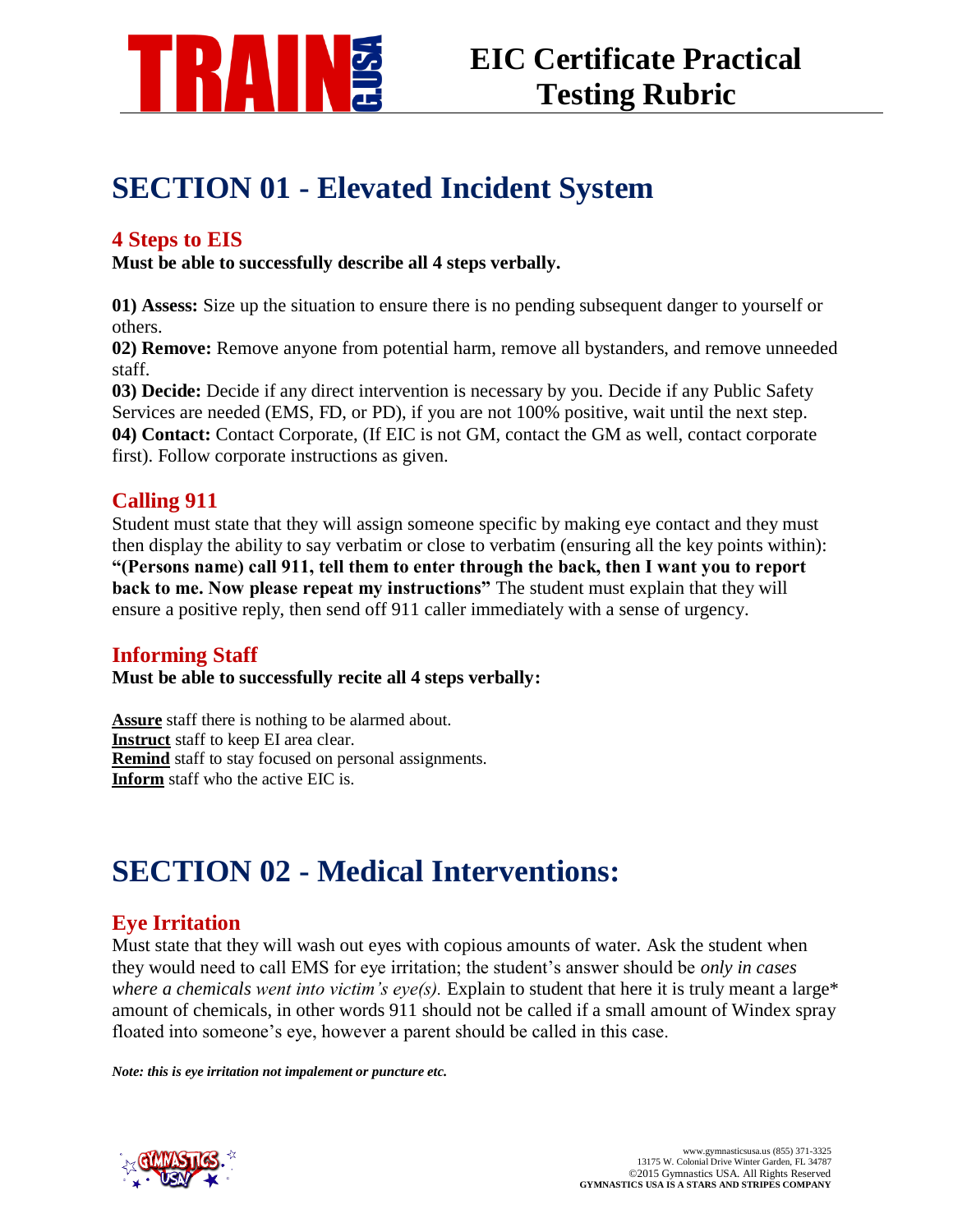

### **Hemorrhaging**

Ask student:

**01)** What to do with a very small cut that is bleeding: *Band-Aid or gauze.*

**02)** What to do with a heavy bleeding: *Gauze with pressure on wound via wrapping it, ensure the student knows not to wrap too tight as you must be careful not to cut off circulation. (Have the student demonstrate wrapping on yourself with moderate pressure).*

**03)** What to do with a very profound bleeding (large cut to abdomen, neck, or head etc): *Abundance of gauze and pressure. (Have the student demonstrate gauze and pressure on yourself with good pressure).*

**04)** In which case or cases should 911 be called? *Only in a case of profound bleeding.*

**05)** In which case or cases should parents be called? *All.*

**Ensure the student is aware that whenever they deal with blood they should be wearing gloves.**

## **Choking**

Start by asking student *"You see a child eating a hotdog and has the universal choking sign engaged. The child is coughing profusely. What should you do?"* If the student replies "Heimlich Maneuver" they are **incorrect** this child is passing air (via his/her coughing) so the child must be encouraged to cough.

Ensure the student understands that choking is occurring when there is no passing of air. Have the student explain the "Heimlich Maneuver" to you by demonstrating (without *actually* doing) the maneuver on another staff member. Hand-over fist, thrusting over abdomen in an upward position.

Ask victim what to do with pregnant women?Chest Thrust.

victim what to do with an infant?Minding the infants throat, delivery back slaps with the child at 30-45 degree angle, after 5 back blows then child should be flip to deliver 5 chest thrust between the nipple line (repeat until 911 arrives).

### **Ensure the student knows 911 is the first thing to assign to another staff member!**

## **Hypoglycemia**

Ask the student to tell you what Hypoglycemia is and what to do when a victim known to have a history of Hypoglycemia is acting tired, drowsy, and strange.

**Answer:** After consulting parents: have the victim eat the glucose tube in the first aid bag, no EMS, victim must be picked up by family and victim must be closely watched eating a meal after

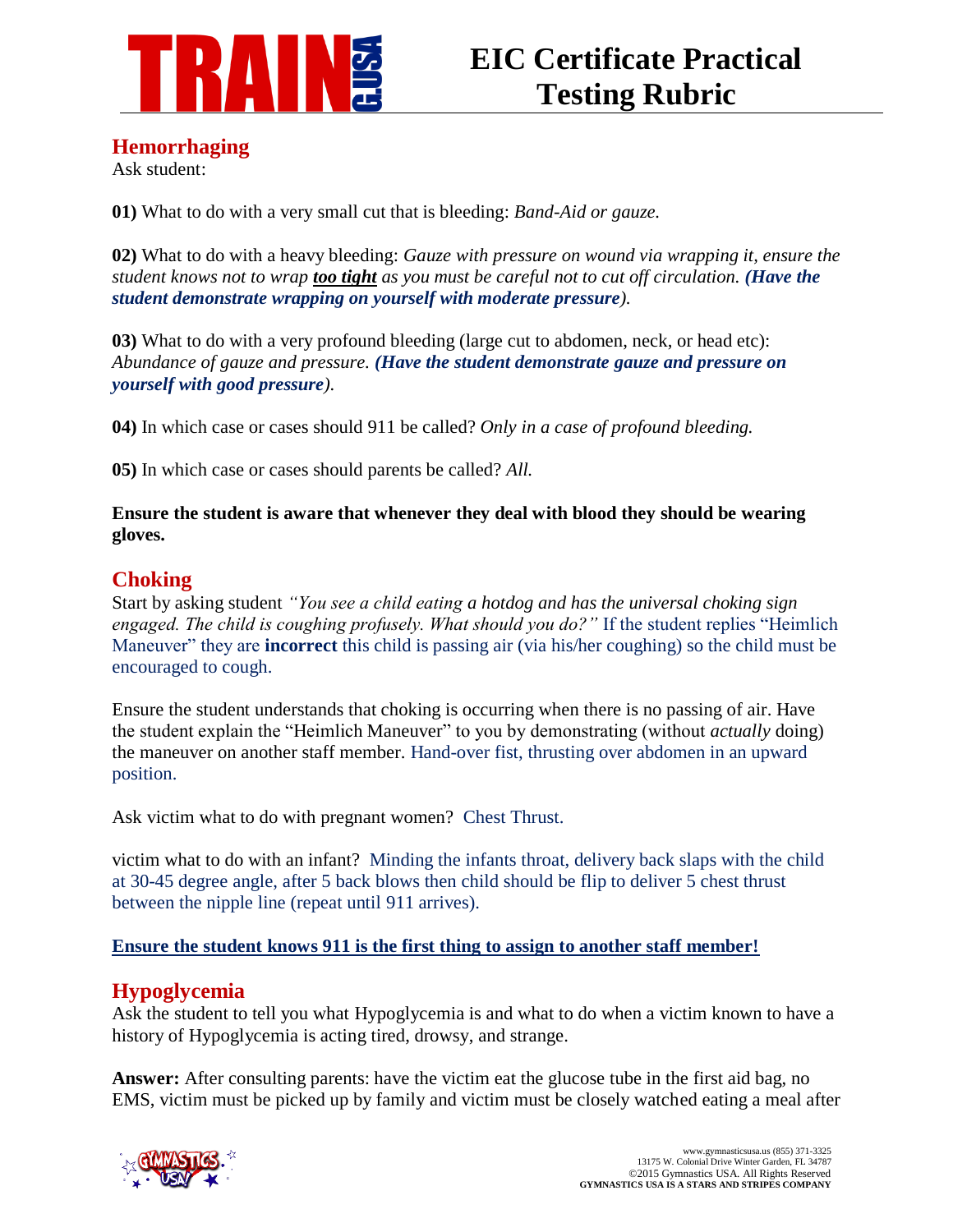

receiving glucose.

Ask the student; what if victim is unconscious?

**Answer:** call EMS, ensure victim is breathing, has a pulse, and is lying in the recovery positiondo not feed the unconscious victim anything!

## **Allergic Rxn & Anaphylaxis**

Ask a medium case of urgency (If victim is showing only signs of redness, sneezing, and hives)

**Answer:** Contact parents and with permission, give victim Liquid Benadryl. Dose is 1mg/kg (kg  $= 2.2$  lbs); 1 teaspoon equals 12.5mg. No EMS, victim needs to be picked up by family.

Ask about a high case of urgency (If victim is struggling to breath, signs of hives, and/or expressing universal choking signs)

**Answer:** Initiate EMS then call parent, ask permission to administer Epinephrine (Epi Pen) if victim is has signs of apnea (not breathing).

### **Have student demonstrate the proper use of an EpiPen.**

## **Unconscious Victim (CPR)**

Note: it is normal and common to break rips while performing good CPR; explain to student to expect this possibility and to not be alarmed if it occurs.

### **ADULT**:

Here you will use a gym spring board with 2-3 springs in it as your "adult patient" tell the student that the *adult* patient is the spring and has been found unconscious, tell the student to perform by acting out what he/she will do.

**01)** The student must try to waken victim verbally and by tapping on shoulders etc then the student must attempt a sternal rub… if nothing works (verbalize nothing works to student): check for breathing (tell student there is no breathing).

**02)** Student should appropriately assign someone for calling 911.

**03)** Student must find the nipple line and with a 90 degree angle directly over the victim, student must begin chest compressions utilizing the hand over fist method.

**04)** Chest compressions should be none stop "hard and fast" about two-inches deep (The beat/pace of the popular "staying alive" song is a classically good rule of thumb).

**05)** Student should ask someone to switch with him/her every 2 minutes and not stop the CPR process until EMS takes over or breathing resumes.

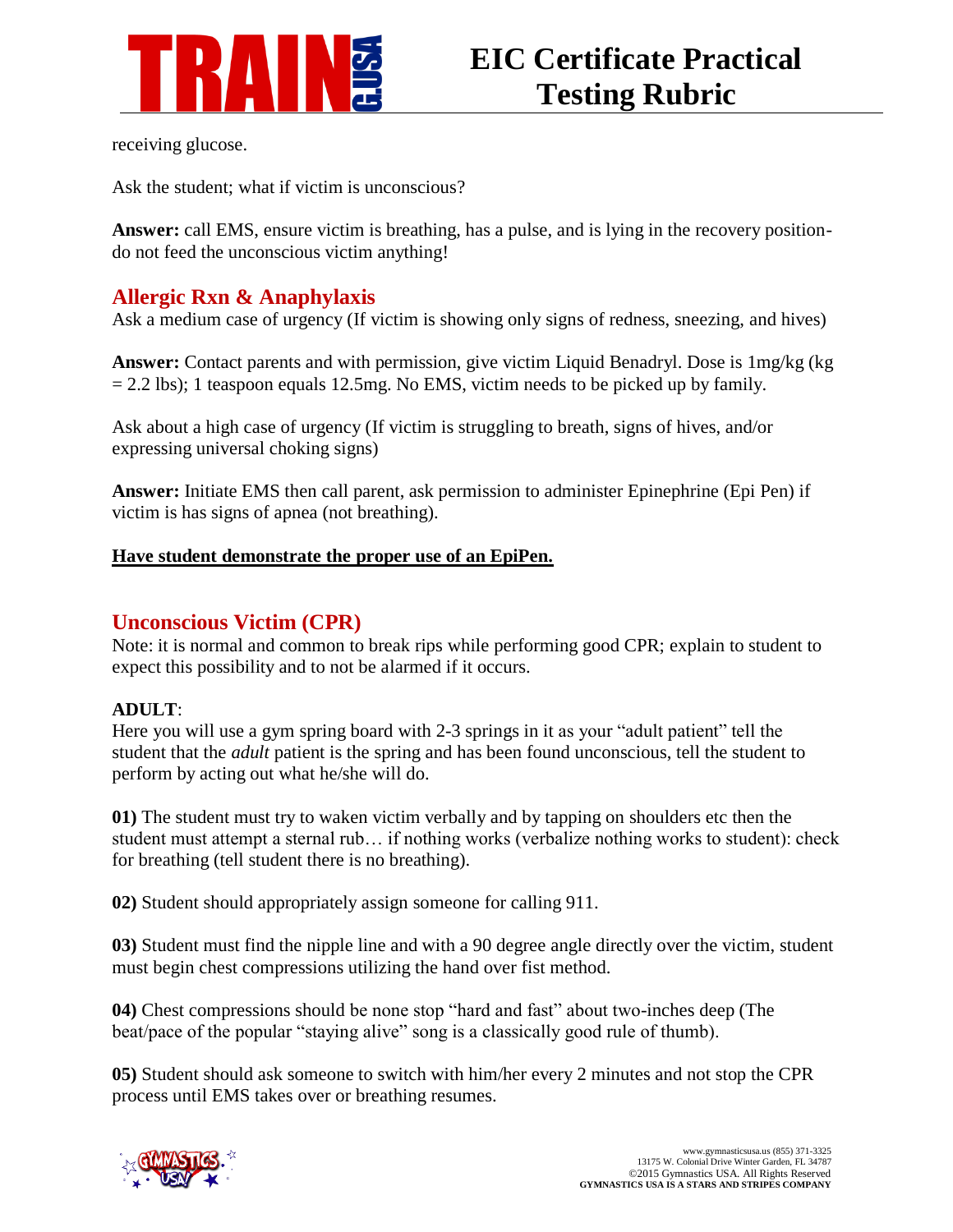

*For adults G.USA utilizes "Hands Only CPR" thus "Rescue Breaths" are not necessary.* 

**Have the student should you at least 20 seconds of good compressions before approving.** 

# **CHILD**:

Here you will use a gym spring board with 2-3 springs in it as your "child patient" tell the student that the *child* patient is the spring and has been found unconscious, tell the student to perform by acting out what he/she will do.

**01)** The student must try to waken victim verbally and by tapping on shoulders etc then the student must attempt a sternal rub… if nothing works (verbalize nothing works to student): check for breathing (tell student there is no breathing).

**02)** Student should appropriately assign someone for calling 911.

**03)** Student must give two slow breaths for about a second each ("Rescue Breaths") while watching for chest rise; student must be careful not to pump *too* much air into the child. *"If they are half your size, give half your breath".* Have the student act out these breaths without touching their lips to the pretend patient.

**04)** Student must find the nipple line and with a 90 degree angle directly over the victim, student must begin chest compressions utilizing only **one arm/hand**.

**05)** Chest compressions should be none stop "hard and fast" just enough to visibly push the chest down. Student should give only 30 chest compressions. Student is to count out loud 30 chest compressions.

**06)** Immediately student should give two more slow breaths ("Rescue Breaths") while watching for chest rise; being careful not to pump *too* much air into the child. *"If they are half your size, give half your breath".* Have the student act out these breaths without touching their lips to the pretend patient.

**07)** Student should hypothetically ask someone to switch with him/her every 2 minutes (or about every 5 cycles) and not stop the CPR process until EMS takes over or breathing resumes.

**Have the student demonstrate at least 3 good cycles of this.**

### **INFANT**:

Here you will use a baby doll as your "infant patient" tell the student that the *infant* patient is the baby doll and has been found unconscious, tell the student to perform by acting out what he/she

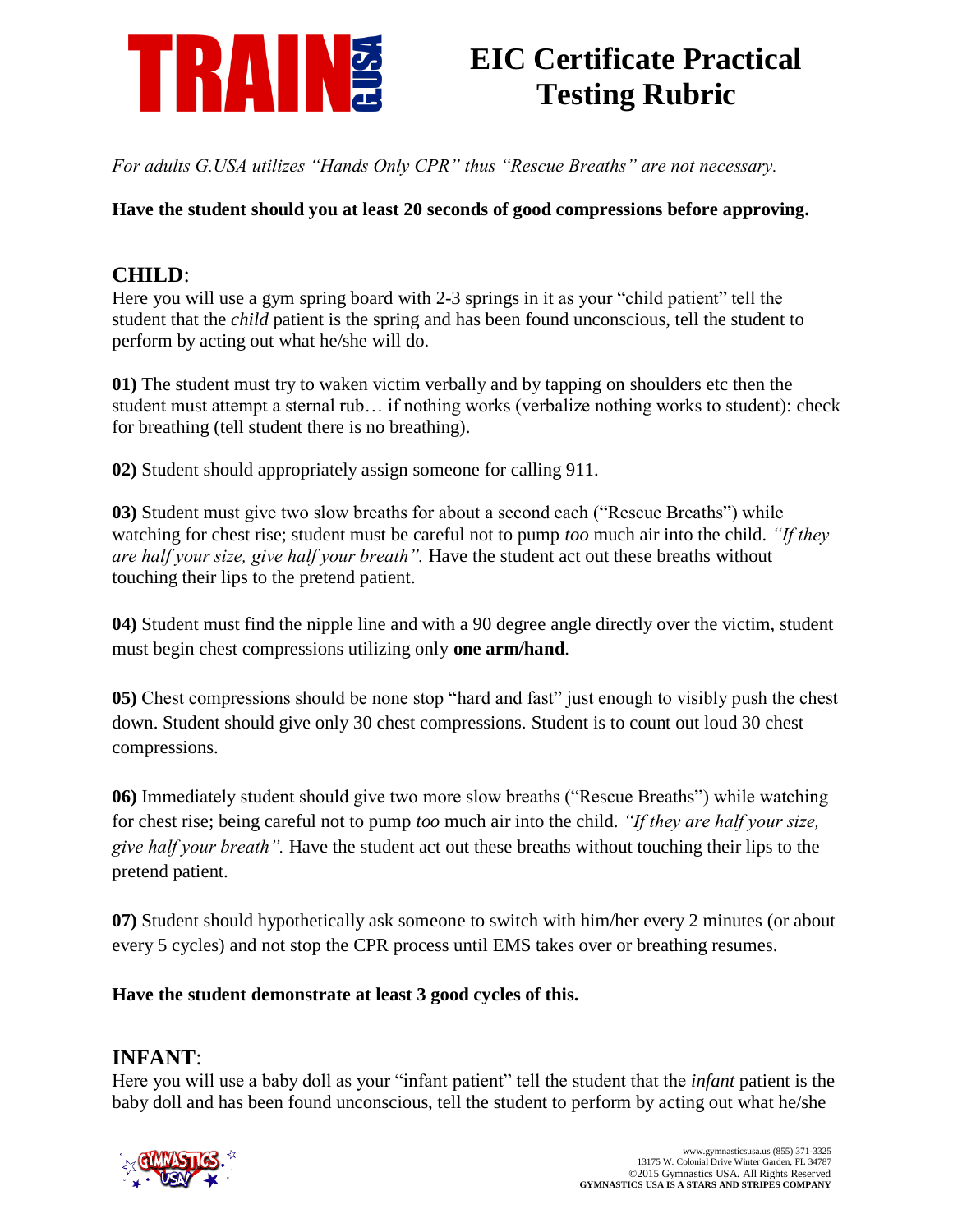

will do.

**01)** The student must try to waken victim verbally and by tapping on shoulders etc (no sternal rub on infants)… if nothing works (verbalize nothing works to student): check for breathing (tell student there is no breathing).

**02)** Student should appropriately assign someone for calling 911.

**03)** Student should give two slow breaths for about a second each ("Rescue Breaths") while watching for chest rise; student must be careful not to pump *too* much air into the infant. **Infants should receive what is the equivalent to a "puff" of air.** Student should verbalize that he will cover the mouth and nose of infant's face with their own mouth. Have the student act out these breaths without touching their lips to the pretend patient.

**04)** Student must find the nipple line and with their hand placed directly over the victim, student must begin chest compressions utilizing only **two fingers**.

**05)** Chest compressions should be none stop "hard and fast" with the depth being just enough to visibly push the chest down. Student is to count out loud 30 chest compressions.

**06)** Student must immediately give two more slow breaths ("Rescue Breaths") while watching for chest rise; being careful not to pump *too* much air into the infant. **Infants should receive**  what is the equivalent to a "puff" of air. Student should verbalize that he will cover the mouth and nose of infant's face with mouth. Have the student act out these breaths without touching their lips to the pretend patient.

**07)** Student should hypothetically ask someone to switch with him/her every 2 minutes (or about every 5 cycles) and not stop the CPR process until EMS takes over or breathing resumes.

### **Have the student demonstrate at least 3 good cycles of this.**

### **Seizures**

Ask student to explain how to identify a seizure. Make sure they understand that symptoms can be mild, such as a child gazing off to one side without movement or being coherent.

Ask the student what they would do with a seizure victim:

**Answer:** Assign a call to 911 and parents. Ensure victim is in soft padded, lightly guide victim away from objects that can harm. DO NOT TRY TO STOP VICTIM'S SHAKES AND DO NOT PLACE ANYTHING IN VICTIMS MOUTH!

Ask the student what would they do when the seizure is over. **Answer:** After seizure subsides place victim in the recovery position to prevent aspiration of

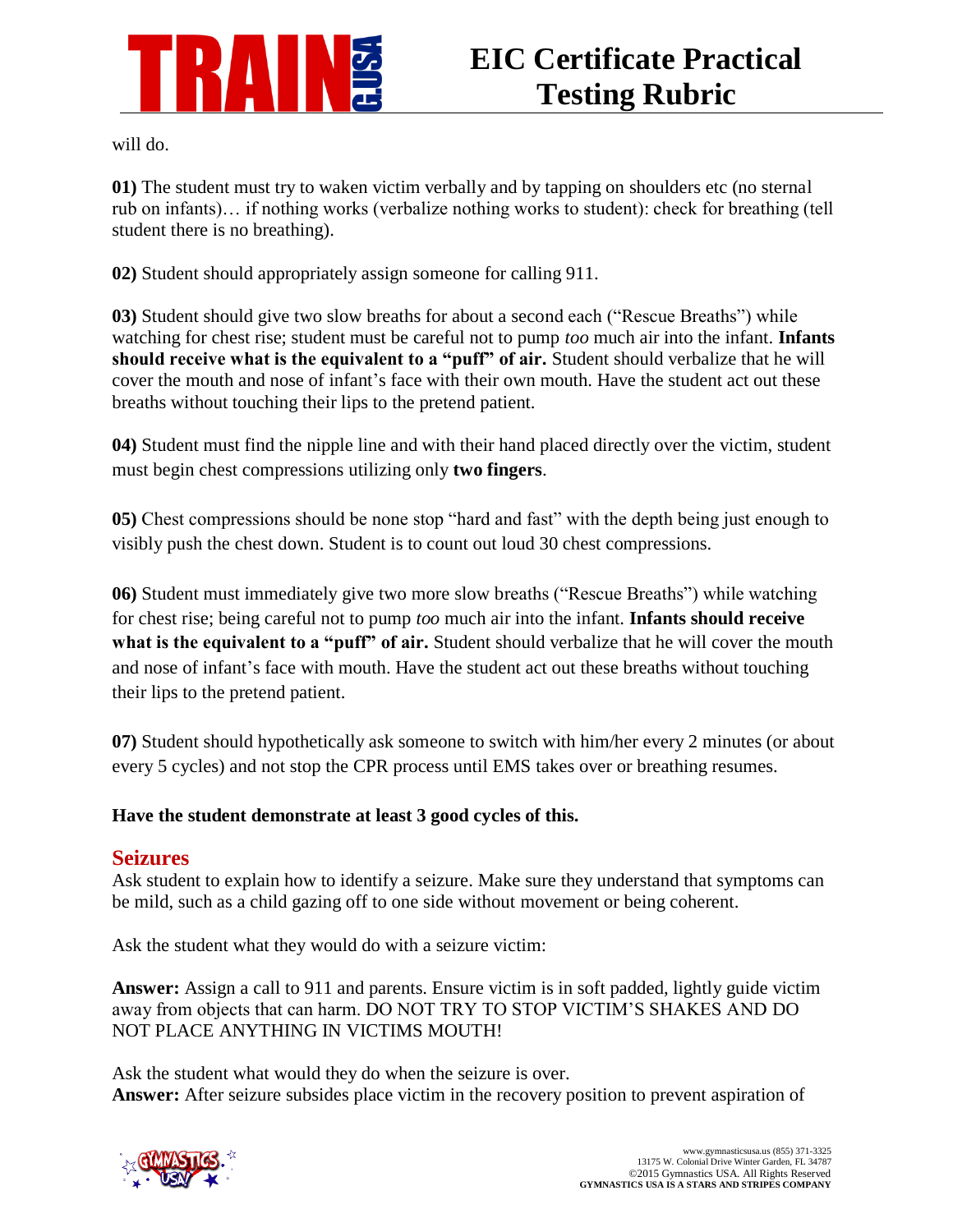

vomit.

# **SECTION 03 - Trauma Interventions:**

# **Cervical Spine Injuries**

Have student define what a Cervical Spine Injury is… ask them what area the cervical spine is in.

### **Answer:**

When one falls directly on head, scorpions, or folds over. The distance the victim fell from must be higher than the victim's own height, nevertheless depending on the force and position the victim fell, and there can be exceptions. The cervical spine is generally speaking, the neck area.

### *Ask student how they would handle scenario.*

**Answer:** Victim must lie on back and not move head or body. EIC or delegated staff must hold head still to avoid further injury. EMS must be called immediately if a cervical spine injury is suspected. No ice, gauze, or wrapping needed.

### **Musculoskeletal Injuries**

Ask student what a musculoskeletal injury is.

**Answer:** Broken Bones, Muscle Tissue Tears, Sprains, or Strains. Typical: wrist fractures, hand fractures, forearm fractures, ankle fractures, and tendon/ligament tares in the knee or ankle, etc.

*Ask them what RICE stands for.* Rest, Ice, Compression (light), Elevate.

### *Ask the student what he/she would do with an open bone fracture*

**Answer:** EMS must be called immediately. If fracture is open, sterile gauze must be placed with slight pressure from the victim's own hand if possible. EIC must use gloves and gauze found in the on property Medical Bag. No other treatment should done until EMS arrives.

## **Puncture Wounds**

Ask student what they would do with small, medium, and large punctures.

**Answer: Small Puncture (example to give; safety pin):** Band-Aide, call parents.

**Medium Puncture (example to give; small knife and a small puncture- not deep):** Apply moderate pressure by victim's hand using gauze, no ice. No EMS, hospitalization needed.

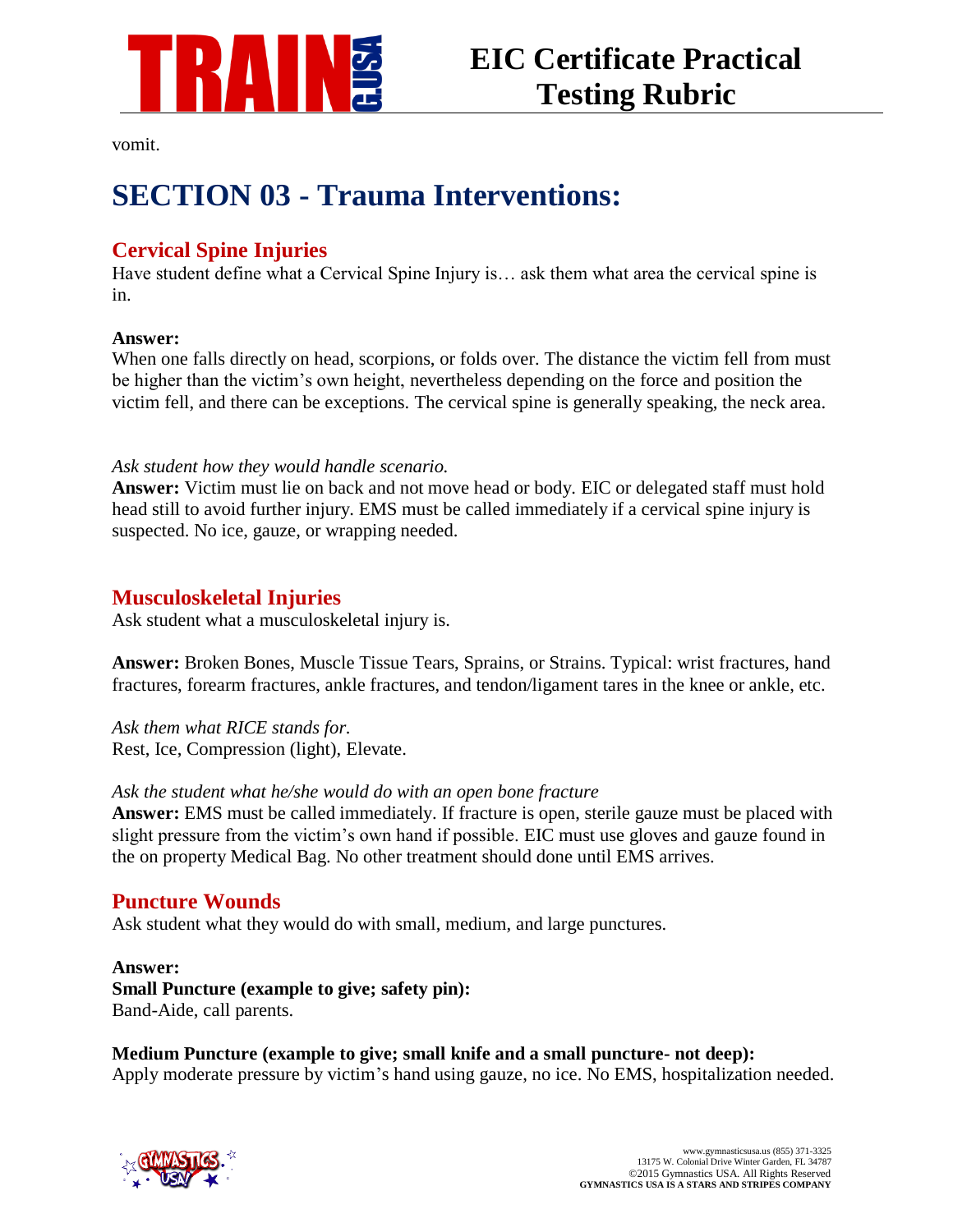

### **Large Puncture (example to give; deep stabbing):**

Apply gauze around object stabilizing it, no ice NEVER REMOVE OBJECTS OF SIGNIFICANT SIZE THAT HAVE IMPALED A BODY. Call EMS, hospitalization needed.

# **SECTION 04 - Other Interventions:**

# **Lights Out**

Ask student what they would do in a lights out scenario.

Answer: Cease all physical activity of members in gym. Check all main power breakers to see if any flipped. If unsuccessful, call power company, corporate and G.M.

## **Taking Cover**

Ask student what they would do in a scenario where a storm causes windows to break or a gunman in the facility, etc.

**Answer:** Staff members must corral all gymnasts and take cover under equipment, locked rooms, and/or mats. Evacuation may be necessary in some scenarios.

## **Missing Child**

Ask student what they would do in a scenario where there is missing child.

### **Answer:**

*Activate a "Missing Child Alert"*

01) EIC must alert all staff of the missing child's name, gender, ethnicity, age, and other possible describers such as clothing last seen in.

02) EIC must delegate two-three staff members to check every section of the facility, including all bathroom stalls, and under any possible hiding places in the facility (Mats, Pits, Under trampolines, etc.) Confirm by also checking these areas.

03) EIC must receive conformation from every single staff member in the building that child is not found and then when there is no success, move forward to step 04. Ensure the student knows they should not commence steps 4 or 5 until they are 100% confident the child is not in building. Also should contact G.M. and corporate first.

04) Contact Family.

05) Call 911: report a missing child (if family agrees and does not otherwise know where the child went).